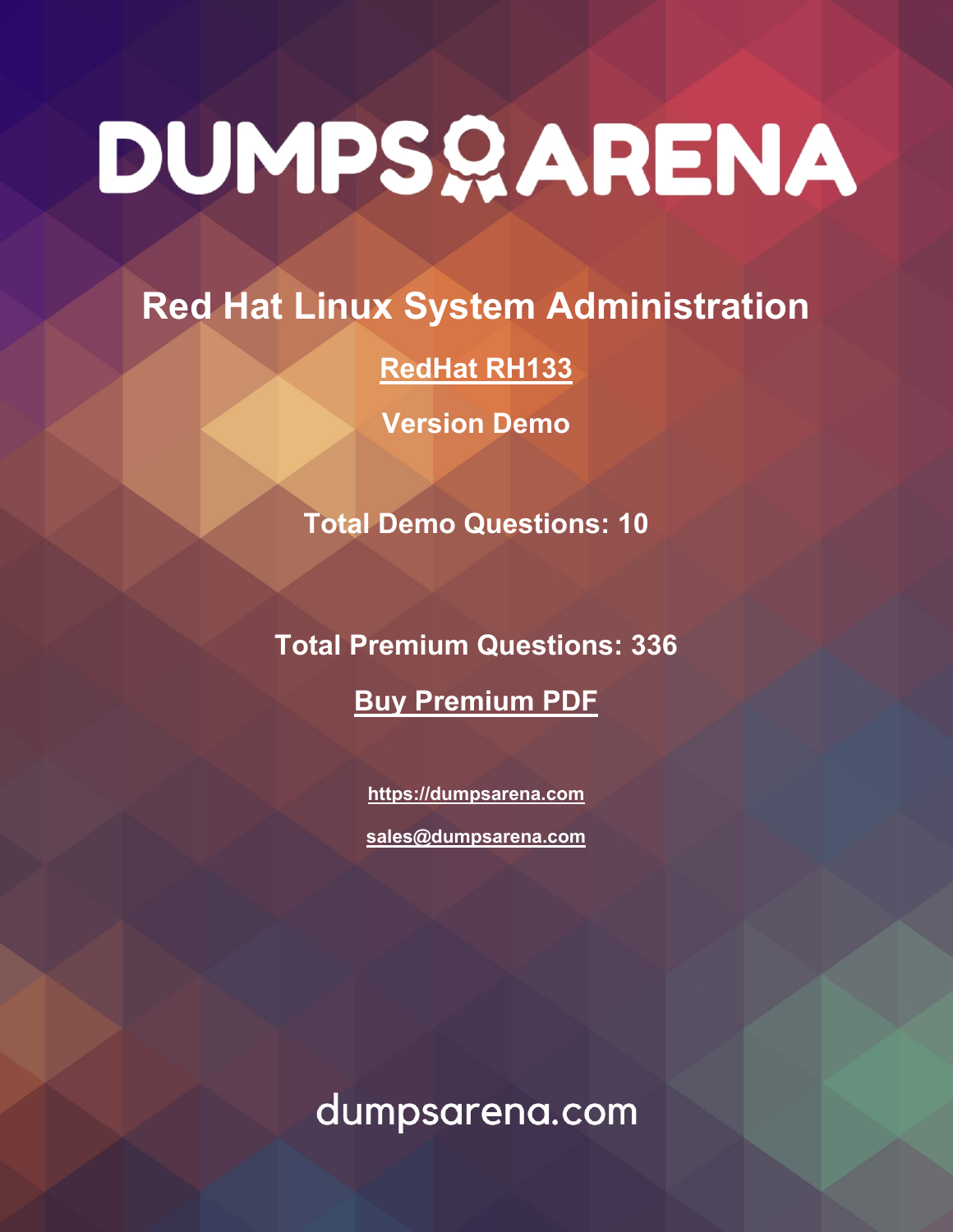

#### QUESTION NO: 1

John works as a Network Administrator for Perfect Solutions Inc. The company has a Linux-based network. John is working as a root user on the Linux operating system. He wants to get the status of the modules currently loaded in the kernel. Which of the following commands will John use to accomplish his task?

Each correct answer represents a complete solution. Choose all that apply.

- A. ls /proc
- B. lsmod
- C. locate
- D. cat /proc/modules

**ANSWER: B,D**

### **QUESTION NO: 2**

What does LVM stands for?

- A. Logical volume manager
- B. Local virtual manager
- C. Linux volume manager
- D. Local volume manager

#### **ANSWER: A**

### **QUESTION NO: 3**

You are using RHEL 5 on your system. You want to know, what kernel version is currently running in RHEL 5. Which of the following commands will you use to accomplish this task?

Each correct answer represents a complete solution. Choose two.

A. uname -s

- B. cat /proc/version
- C. uname -v
- D. uname –r

**ANSWER: B,C**

## **QUESTION NO: 4**

You have made some changes in the /etc/inittab file. Now, you want to make changes take effect without rebooting the operating system. Which of the following commands can you use to accomplish the task?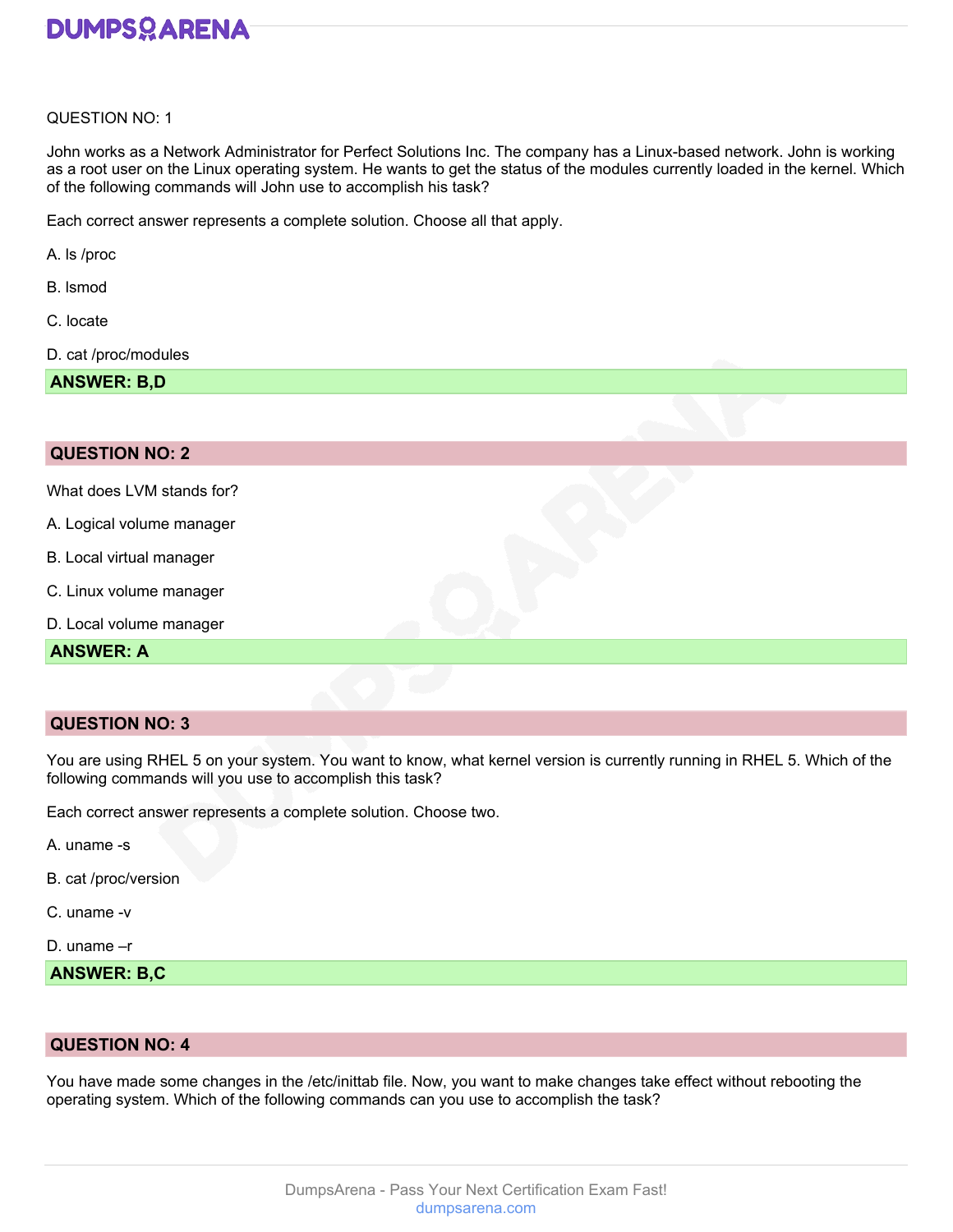# **DUMPSOARENA**

Each correct answer represents a complete solution. Choose all that apply.

| ınıt |  |
|------|--|
|      |  |

B. init Q

C. init q

D. init s

**ANSWER: B,C**

# **QUESTION NO: 5**

In RHEL, Which of the following logical interfaces refers to the loopback interface?

| <b>ANSWER: D</b> |
|------------------|
| D. Io            |
| C.10             |
| B. ppp0          |
| $A.$ eth $0$     |

# **QUESTION NO: 6**

You work as a Network Administrator for Tech World Inc. The company has a Linux-based network. The permissions on a file named Report are shown below:

rwxr--r— You want to add a sticky bit to the file. Which of the following commands will you use?

A. chmod 2744 report

B. chmod 1744 report

C. chmod 7744 report

D. chmod 4744 report

**ANSWER: B**

## **QUESTION NO: 7**

Which of the following is a name of the file created when group quotas are used?

A. quotA.user

- B. qoutaon
- C. quota
- D. quotA.group